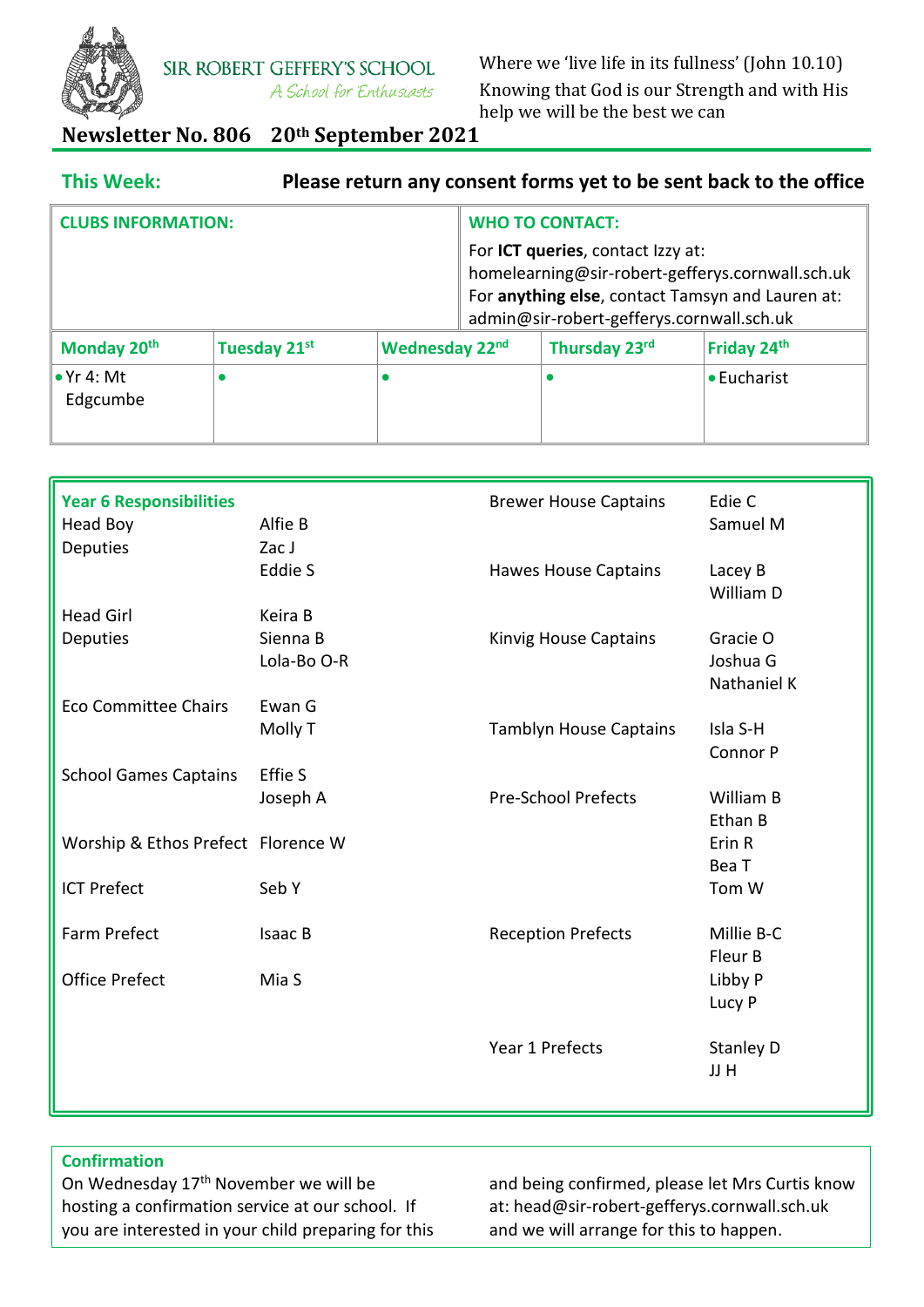#### **Thank you**

Thank you for all the support and positive messages we have received over the first few weeks back. Many people are under so much pressure, especially if you have to negotiate the Tamar Bridge. The extra 15 minutes we have built into our stagger in the morning is really helping – please remember that if your children are in before 8.20am they go to one of our morning clubs - classrooms start opening at 8.30am. Handwashing and time to walk to the room is built in for all. Please do not drop off before 7.45am as staff need to open up the clubs and we need children to be received into the room.

Staff are all working hard making sure that the good learning behaviours and routines are established. Please make sure that you can access the google classroom as it is a good way to communicate with staff and photos from trips etc. are often held there for you to see.

#### **Drop offs**

I know that the mornings are now working more smoothly so thank you for your support with this. Mrs Hawkings' children can be dropped off from 8.25am in the bottom car park but will need to come to the top carpark if earlier.

## **Collection**

Clubs have helped and it is great to see some parents once again. Please do think carefully about where you park and make sure that tractors and vans can still pass through. Please do not use the residents parking opposite the school entrance or block driveways.

Last week I received several calls about rudeness from parents and residents alike - I even had upset staff which is very unusual. We work really hard to develop positive relationships and encourage children to be polite and courteous at all times - so many visitors or external organisations comment upon how our children stand out.

Please stop and think, however tired or irritable you are feeling, try to remain positive and help us by treating others with the respect that they rightly deserve.

#### **How we try to help and listen**

I do not know of another primary school where children can join clubs from 7.45am and stay until 4.30pm without a cost implication. At SRG the governors have prioritised this as they know how difficult childcare is to find in the mornings and that an easy smooth transition helps family life and the children's learning. We want to support families especially at a time that some are feeling financial strain or suffering with anxiety.

## **Clubs**

We know that it is not always easy to give children opportunities to experience extracurricular activities. We have a very comprehensive offer and I know it is one thing that staff missed last year. If your child is not signed up for anything, please have a look as there is something for everyone. A huge thank you must go to staff who share their talents and expertise with the children.

## **TIS**

Mrs Jones is available to support parents and children - we know this was really appreciated last year.

We have several trained practitioners who are meeting with children and supporting them in a variety of different ways. The feedback from this over the past years has made sure that we have prioritised the hours again this year. Nobody knows what is round the next corner and knowing that there is someone with the time and specific skills to support children is vital.

## **Accelerated Reader**

We have purchased more licences so all Year 2 children can access from the beginning of the year and Year 1 children can gain access as they gain the fluency and maturity to cope.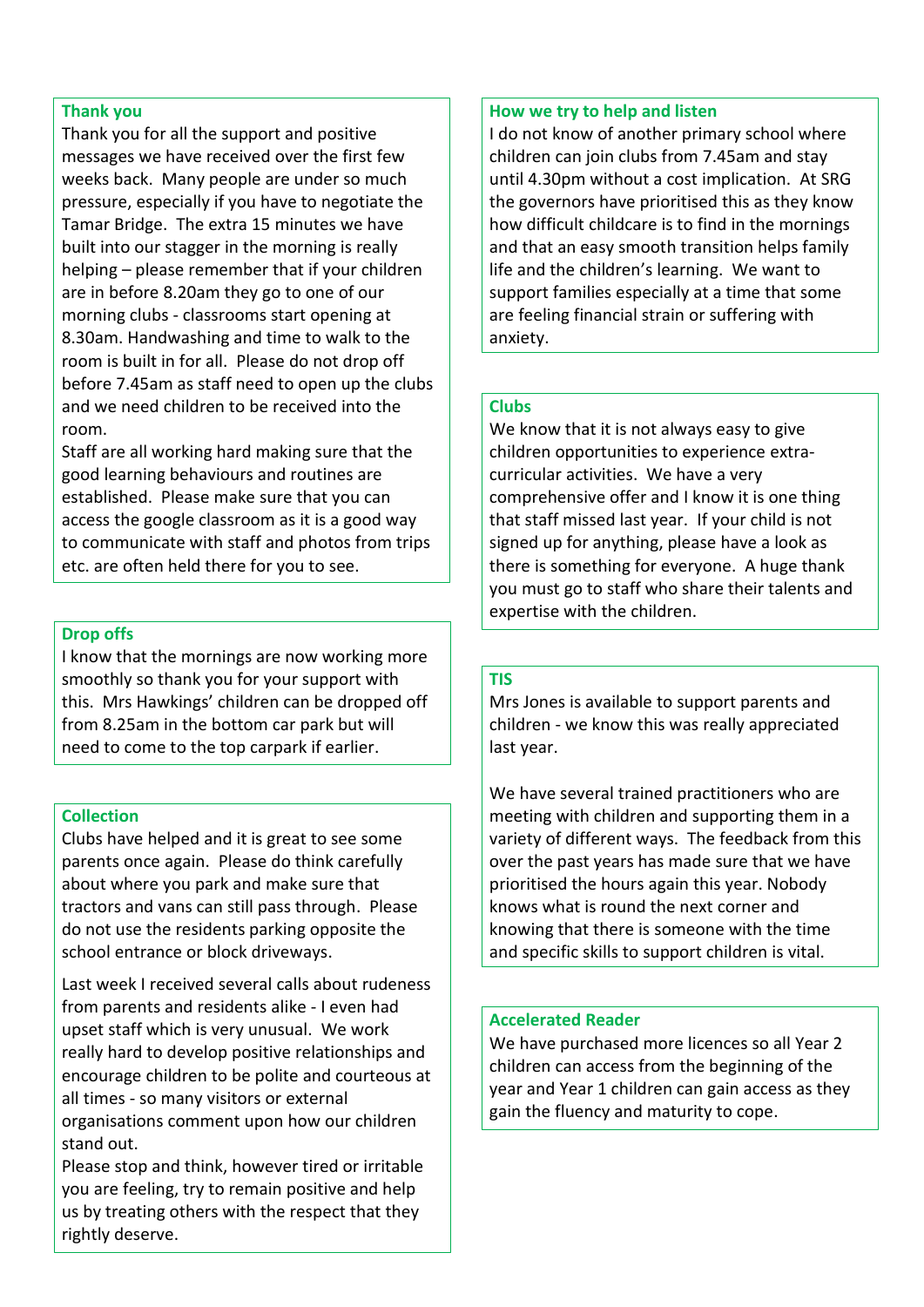# **What will my child be learning this term and how can I help them?**

Vocabulary and language is so important. To help children learn new words and key information about the topics they are learning, we will be publishing knowledge organisers in different forms. They will be on both google classroom and the school website. Paper copies will be shared in classrooms. This will hopefully allow children to revise and come back to the learning through the weeks ahead.

## **Lynher Visit**

Year 5 and 6 were really fortunate to enjoy warm sunny days at Mount Edgecumbe learning about the Lynher barge and undertaking marine and STEM workshops. This opportunity was funded by a lottery grant that the organisation received. It fitted in so well with our Victorian topic and so much good learning took place. All the staff were so complimentary about the engagement, behaviour and knowledge of the children. They were a pleasure to take and a credit to you.



# **Saturday Farm Rota**

If you are able to come and help out with feeding the animals on our school farm every now and then, we have a rota for Saturday feeding. Please complete the form here: [www.schoolinterviews.co.uk](http://www.schoolinterviews.co.uk/) Event Code: baxw8

## **Uniform**

We are low on stock of school uniform so please bear with us, we have ordered more and will contact those who are awaiting items once we have them.

## **Friends of Sir Robert Geffery's School (PTA)**

As it has been a long and difficult time, we have not been able to gain from the support of this vital organisation. The fundraising over the past years has helped us to purchase chrome books, replace the trim trail and benefit from outside classroom spaces. A wide variety of resources that teachers want are also purchased through this funding.

However, we also find it is a good way to help parents to meet others and we are always open to new ideas for social events as well.

School discos, summer fair, Christmas Shopping and Gala evenings are a few of the successful events organised. Tea towels, Christmas cards and the school uniform shop have also been overseen by the Friends.

An easy way to support the Friends is through the 100 Club where for £2 a month you can support the school easily and also have a chance of winning money each month.

Even if you cannot commit yourself to attending meetings, pledging your help for one event does mean that there is a bank of people who can be relied upon.

In order to work out the best way forward, please could you complete the google form: https://forms.gle/1wtNeiux9QzDPc8J7

## **Admissions 2022**

Please remind anyone whose child is due to start school in September next year to complete the County's online form. If they would like to come and visit Sir Robert Geffery's please suggest that they ring to make an appointment.

#### **Choir Practice**

Choir practice will be on a Thursday at 12.45pm in Mrs Suckling's room.

#### **Lost Property**

Next school shoes, size 1 with Velcro straps – if found, please hand in to the office.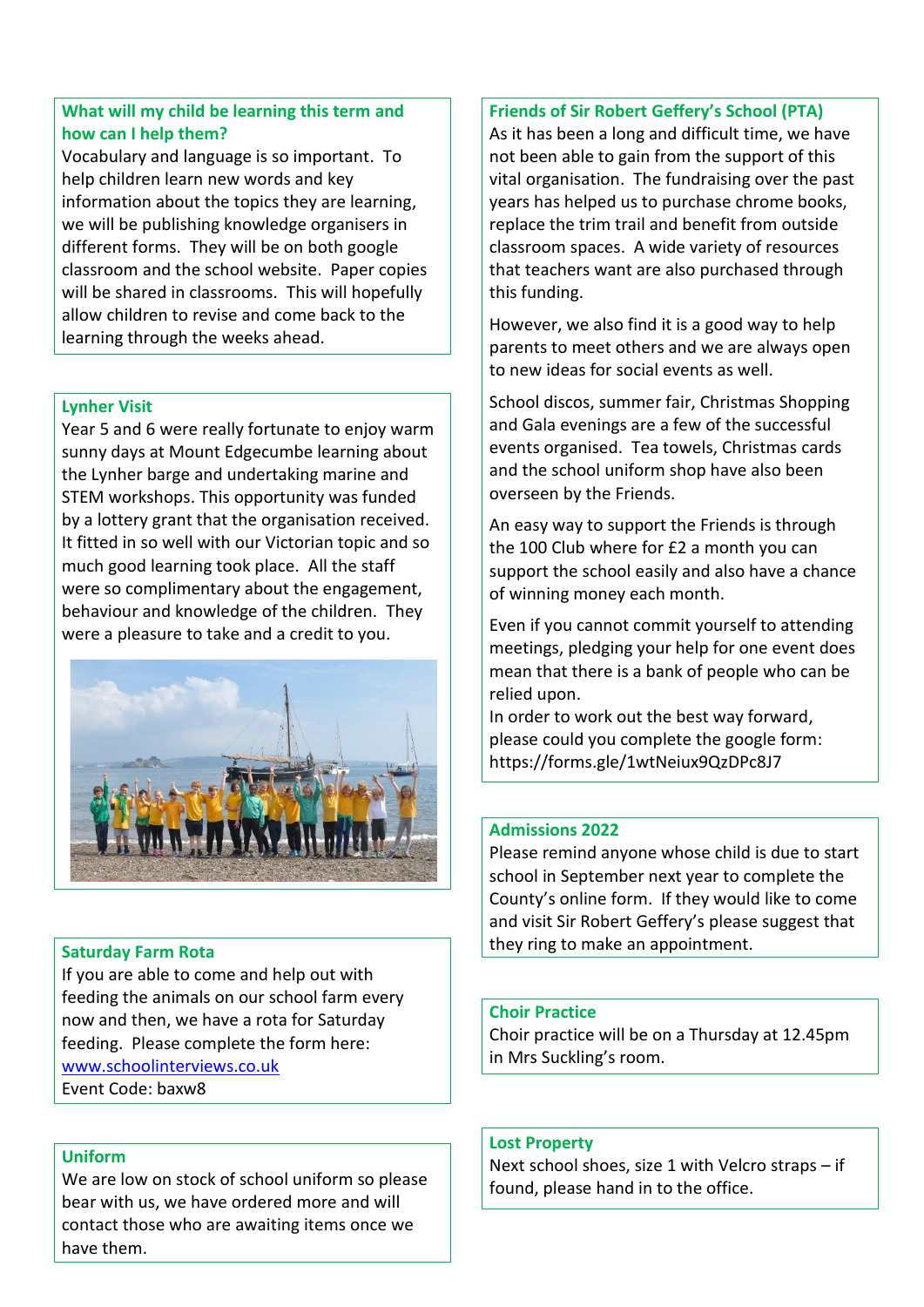| <b>AWARDS</b>               |                  |                          |                  |
|-----------------------------|------------------|--------------------------|------------------|
| Be the Best You Can         | Bethany C        | <b>Kindness</b>          | Georgina H       |
| <b>Class Helpfulness</b>    | Charlie D        | Maths                    | Isla SH          |
|                             | Keira B          |                          | William S        |
|                             | Mia S            |                          | Ryan P           |
| <b>Class Role Model</b>     | Maia B           |                          | Kezia W          |
| Courtesy                    | Ophelia K        |                          | Millie S         |
| <b>Demonstrating Values</b> | Zac J            | Needlecraft              | <b>Hector M</b>  |
|                             | Esme H           |                          | Bodhi W          |
|                             | Emily F          | Perseverance             | Aiden G          |
|                             | Zara B           | <b>Positive Attitude</b> | Ella W           |
| Eco                         | Ethan H          | Reading                  | Ruby C           |
| English                     | Gwen H           |                          | <b>Brooke G</b>  |
| Excellence                  | Rose S           |                          | Ethan H          |
|                             | Peter J          | Resilience               | Caleb C          |
|                             | George R         |                          | Lily WP          |
| Friendship                  | Elodie C         |                          | James H          |
|                             | Lacey B          | Science                  | Seb H            |
|                             | Ethan Br         | Spelling                 | Cai C            |
| <b>Good Learning</b>        | JJ H             | Star of the Week         | <b>Bethany Y</b> |
|                             | Josh G           |                          | Eris BT          |
|                             | William B        |                          | Katie P          |
|                             | Josh P           | Thinking                 | Alfie N          |
|                             | Alfie B          |                          | Sam R            |
|                             | Jacob R          |                          | Ruan H           |
|                             | Nina M           | Writer of the Week       | Lyra C           |
| <b>Good Manners</b>         | Mimi C           |                          |                  |
| <b>Growth Mindset</b>       | <b>Bethany N</b> |                          |                  |
|                             | Jake K           | Piano Award              | Jake K           |
|                             | Imogen P         | <b>Singing Award</b>     | Francessca A     |
|                             | Ember H          |                          |                  |

# **Exciting Staff News**

We are excited to be able to share with you that Mr and Mrs Clark are expecting a new baby towards Easter next year. This will be a little brother or sister for Charlie who is 3. Congratulations to all of them.

# **Mathletics**

Congratulations to those children who achieved Mathletics gold certificates this summer: Kezia W and Katie P -  $1<sup>st</sup>$ , Simeon R and Lois G - $2<sup>nd</sup>$ , Bea T - 5<sup>th</sup>, Ashton B – 6<sup>th</sup>.

#### **Accelerated Reader**

Whole school wordcount: 8,998,376 Total books read to date: 578

#### Class wordcount: (year to date)

| Year 2 | 213,332   |
|--------|-----------|
| Year 3 | 2,398,578 |
| Year 4 | 1,281,500 |
| Year 5 | 3,716,194 |
| Year 6 | 2,009,551 |
|        |           |

## Top 5 wordcounts (last week)

| Year 2 | Bethany N |  |
|--------|-----------|--|
| Year 3 | Tilly C   |  |
| Year 4 | Alice G   |  |
| Year 5 | Ben C     |  |
| Year 6 | Ed S      |  |